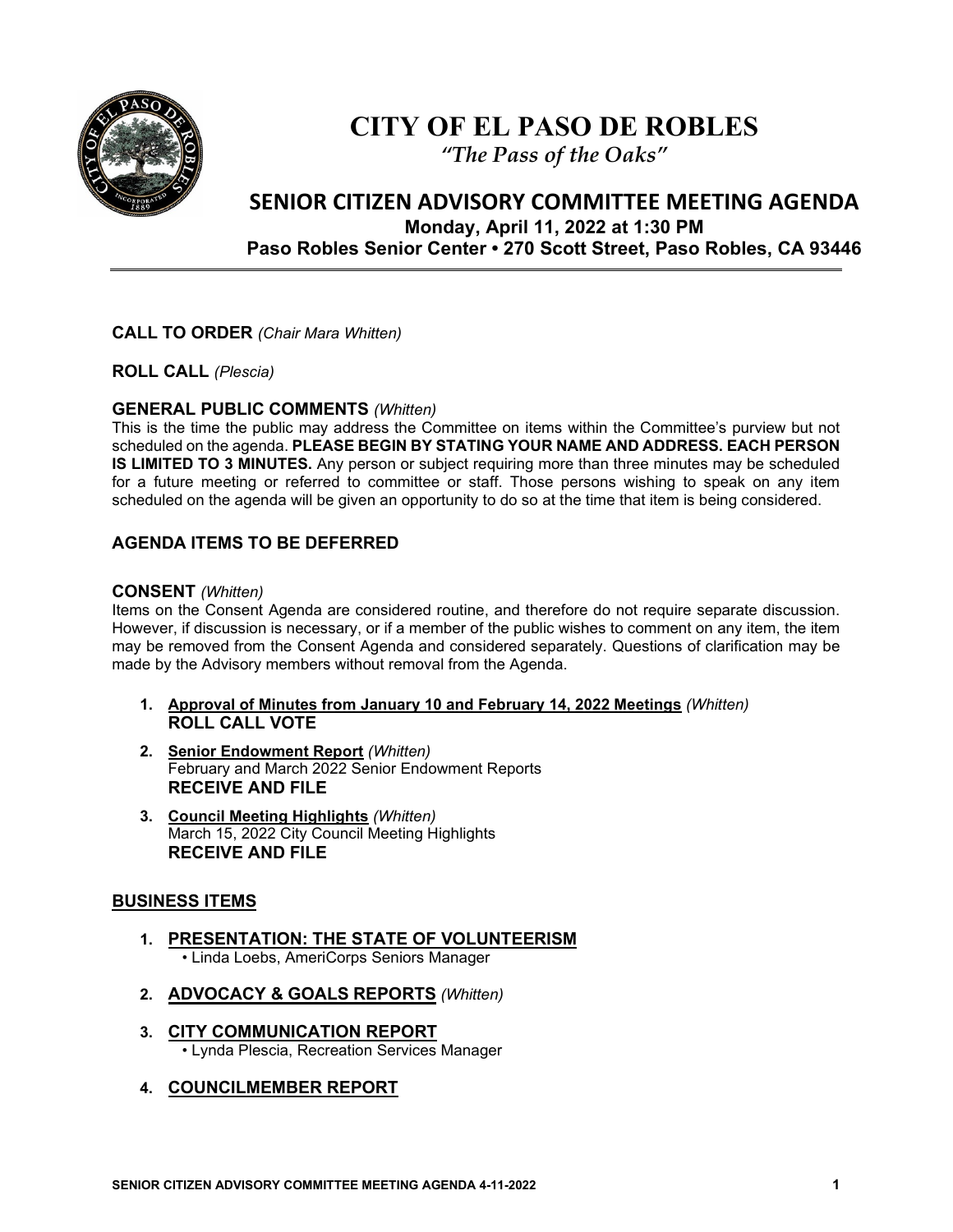- Steve Gregory
- John Hamon

#### **5. SENIOR VOLUNTEER SERVICES REPORT**

- Alexis Okumura
- Micki Wright

#### **COMMISSIONER COMMENTS**

#### **ATTACHMENTS**

- 1. SCAC January 10 and February 14, 2022 Minutes
- 2. February and March 2022 Senior Endowment Report
- 3. March 15, 2022 City Council Meeting Highlights

#### **ADJOURNMENT ROLL CALL VOTE**

Next Regular Senior Citizen Advisory meeting - 1:30 p.m. on Monday, May 9, 2022.

Any writing or document pertaining to an open session item on this agenda, which is distributed to a majority of the Committee after the posting of this agenda, will be available for public inspection at the time the subject writing or document is distributed. The writing or document will be available for public review at City Hall bulletin board and posted on the City's web site at http://www.prcity.com.government/agenda-dir.asp. All persons desiring to speak on an agenda item are asked to fill out Speaker Information Cards and place them at the staff table prior to public discussion of that item. Each individual speaker will be limited to a presentation total of three (3) minutes per item. **AMERICANS WITH DISABILITIES ACT**. Any individual, who because of a disability needs special assistance to attend or participate in this meeting, may request assistance by contacting the City Clerk's office (805) 237-3960. Whenever possible, requests should be made four (4) working days in advance of the meeting.